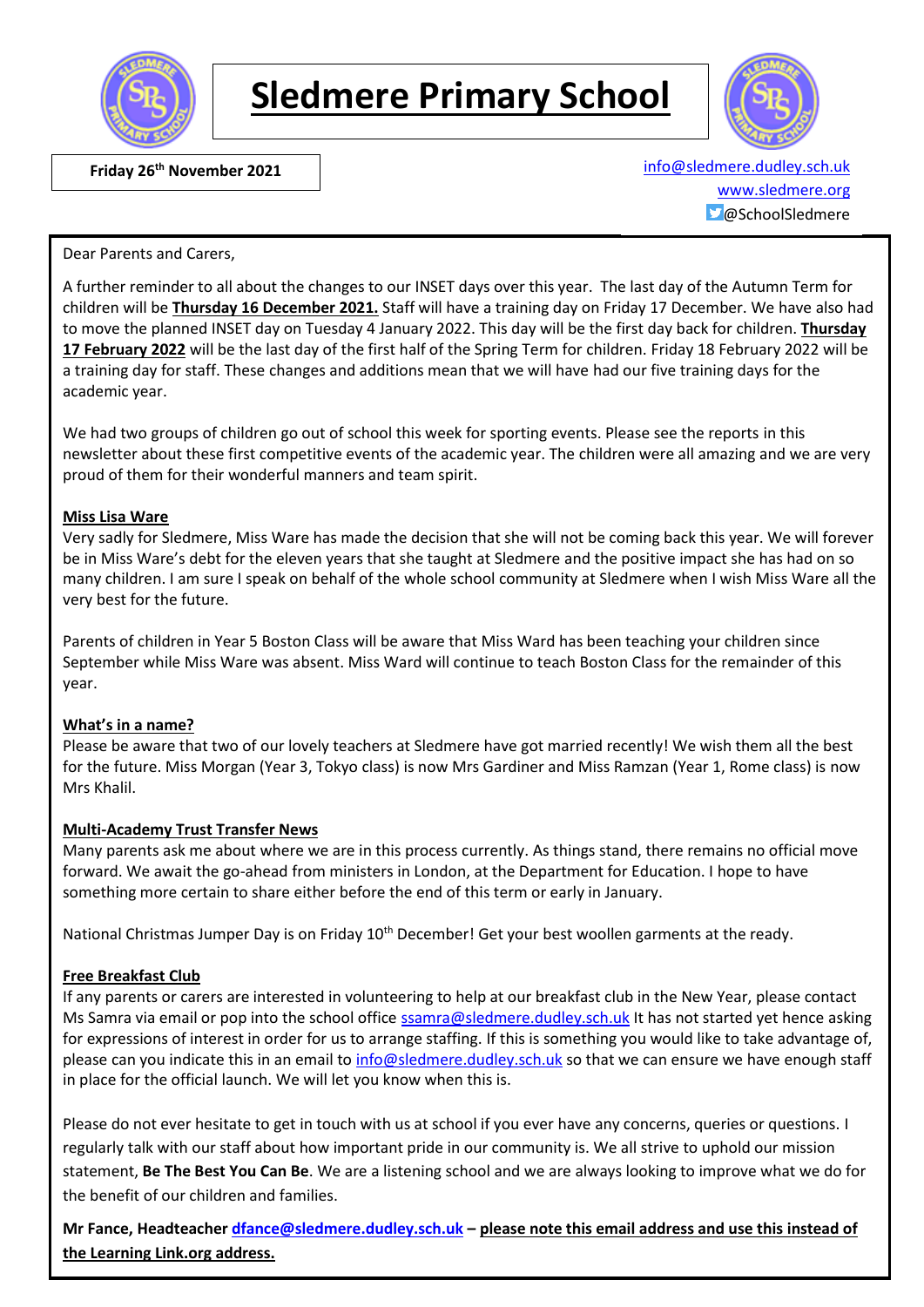



## **Learners of the Week!**

*Nursery* **London: Zuleykha Jaan and Sophia Symes** *Reception* **Cardiff: Naishe Dune and Ollie Price Belfast: Eshaal Rafiq and Sulaiman Hussain Edinburgh: Taya Brown and Aadam Ali** *Year 1* **Paris: Drake McCarthy and Muizza Shaikh Rome: Ava Law and Zakareeya Khan Madrid: Tommy Cooksey and Orla-Mae Fitzpatrick** *Year 2* **Barcelona: Kordell Sherwood and Amelia Tildesley Berlin: Fatima Shaikh and Hassan Ahmed Budapest: Alfie Byrne and Nimra Khan** *Year 3* **Beijing: Zimal Ali and Luke Larmer Tokyo: Frankie-Jo Bagley and Brogan Hawthorne Singapore: Jorja Billingham and Ryan Cordos** *Year 4* **Doha: Joseph Fletcher and Kashaf Waseem Abu Dhabi: Romario Parker and Isabella Rose-Hall Dubai: Lily-Rose Hall and Jai Sohal** *Year 5* **Toronto: Shakir Zada and Kelsey Flavell Chicago: Lewis Bevin and Sarah Ikhlaq Boston: Owais Hussain and Eviee-Rose Hendley** *Year 6* **Brasilia: Bryan Kerchev and Leasia Malhi Lima: Sara Imran and Kamranullah Khan Santiago: Khadeeja Waleed and Jake Skelding**

These are the pupils selected this week in recognition of our school values... **Respect, Responsibility, Kindness, Perseverance, Confidence, Resilience**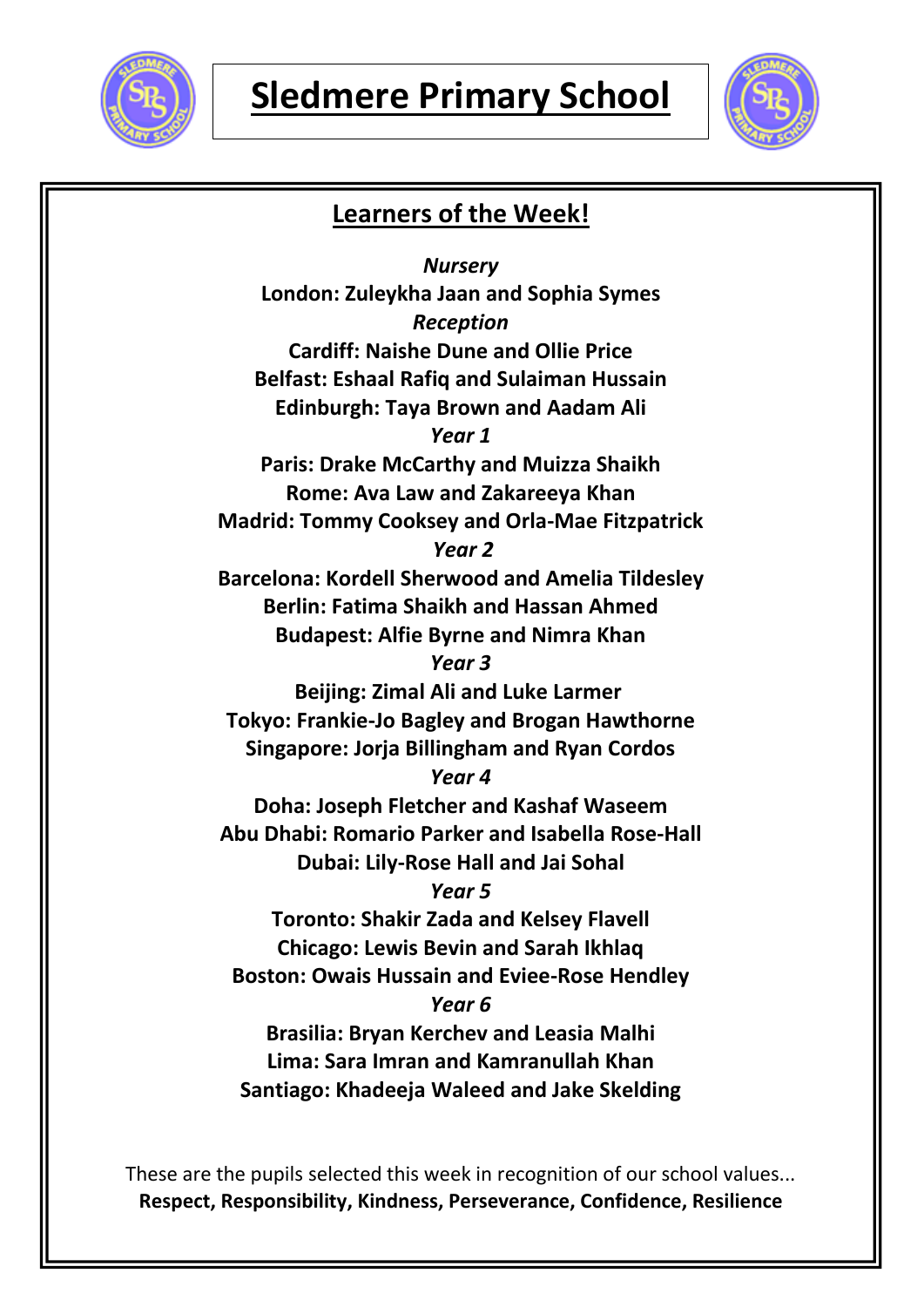



Many happy returns to all these children, who will celebrate their birthday this coming week.

We wish you all the best for future health, success and happiness!

# *Happy Birthday to …*

*Zainab Yasin Amna Ul-Haq Hira Noor Tyler O'Driscoll Isra Sultan Amelia Milek Areeha Shah Ahmed Raza Ali*

### **Athletic Sledmere!**



shutterstock.com · 83217670

A huge well done to our Year 5/6 Sports Hall Athletics Competition Team, who finished 5<sup>th</sup> at the Dudley North school's competition on Tuesday. They competed against other schools from the local area in a series of track and field events. These included standing long jump, relay races, javelin throw, standing ball push, speed bounce. They were fantastic throughout the afternoon.

## **Boccia Competition**

In addition, a big well done to all the children from Sledmere who attended the Dudley School Partnership Boccia Competition on Thursday at David Lloyd Leisure. 8 children across different year groups competed against other schools. For many this was a first experience of the sport. They were all a credit to the school and showed some excellent throwing skills to hit the intended targets.